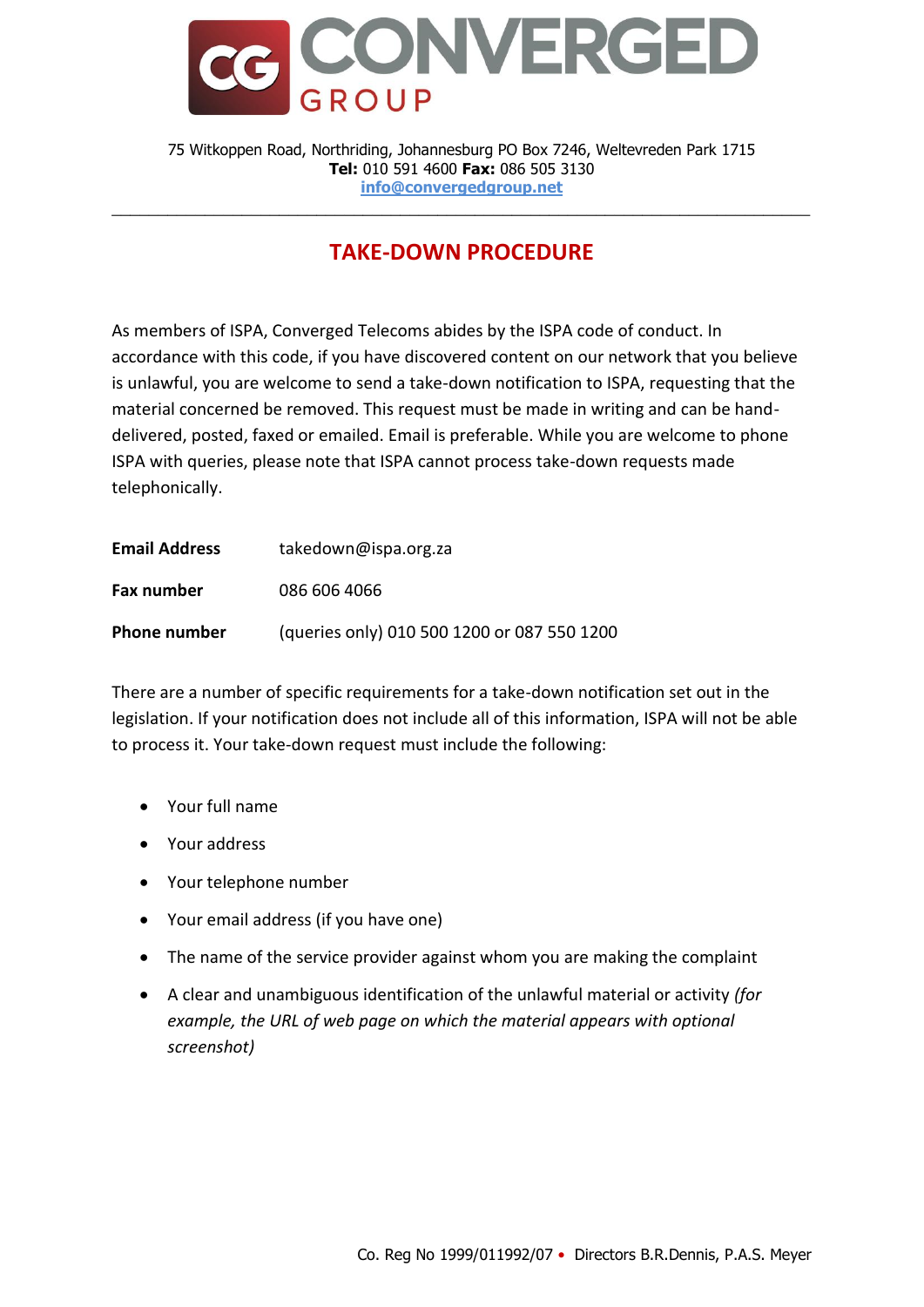

## 75 Witkoppen Road, Northriding, Johannesburg PO Box 7246, Weltevreden Park 1715 **Tel:** 010 591 4600 **Fax:** 086 505 3130 **info@convergedgroup.net**

\_\_\_\_\_\_\_\_\_\_\_\_\_\_\_\_\_\_\_\_\_\_\_\_\_\_\_\_\_\_\_\_\_\_\_\_\_\_\_\_\_\_\_\_\_\_\_\_\_\_\_\_\_\_\_\_\_\_\_\_\_\_\_\_\_\_\_\_\_\_\_\_\_\_\_

- A description of the right that you believe has been infringed by the material or activity concerned *(for example, "my right to privacy is being infringed by the publication of my credit card number")*
- The remedial action you wish the service provider to take *(for example, "the credit card number should be removed")*
- A statement that the information in your complaint is, to your knowledge, true and correct and that you are acting in good faith.
- Your signature (either written or electronic)

*Important note:* In terms of section 77(2) of the Electronic Communications and [Transactions Act,](http://www.internet.org.za/ect_act.html) any person who lodges a notification of unlawful activity with a service provider knowing that it materially misrepresents the facts is liable for damages for wrongful take-down.

**Note:** you can also [request a Take-down.](https://ispa.org.za/tdn/)

Upon receipt of your take-down request, ISPA will confirm that all of the required information is included. ISPA will also check that the content you are referring to is hosted on that organisation's network, and that the remedial action you have requested is feasible. If, for some reason, your request fails one of these tests, you will be notified of the reason. If the request passes these tests, it will be forwarded on to the service provider in question, and you will receive a reply acknowledging receipt of your take-down request. You should get a response from ISPA within three working days. Should you not receive some form of response to your notification within three working days, please contact complaints (at) ispa.org.za or call ISPA at the phone number listed above.

Once a service provider has responded to the notification, either by removing the content concerned, or by refusing to remove the content for some reason, you will receive a further notification from ISPA. (You may also receive correspondence directly from the service provider concerned.) Should you not receive this further notification within seven days of your original complaint, please contact complaints (at) ispa.org.dot.za or call ISPA at the phone number listed above.